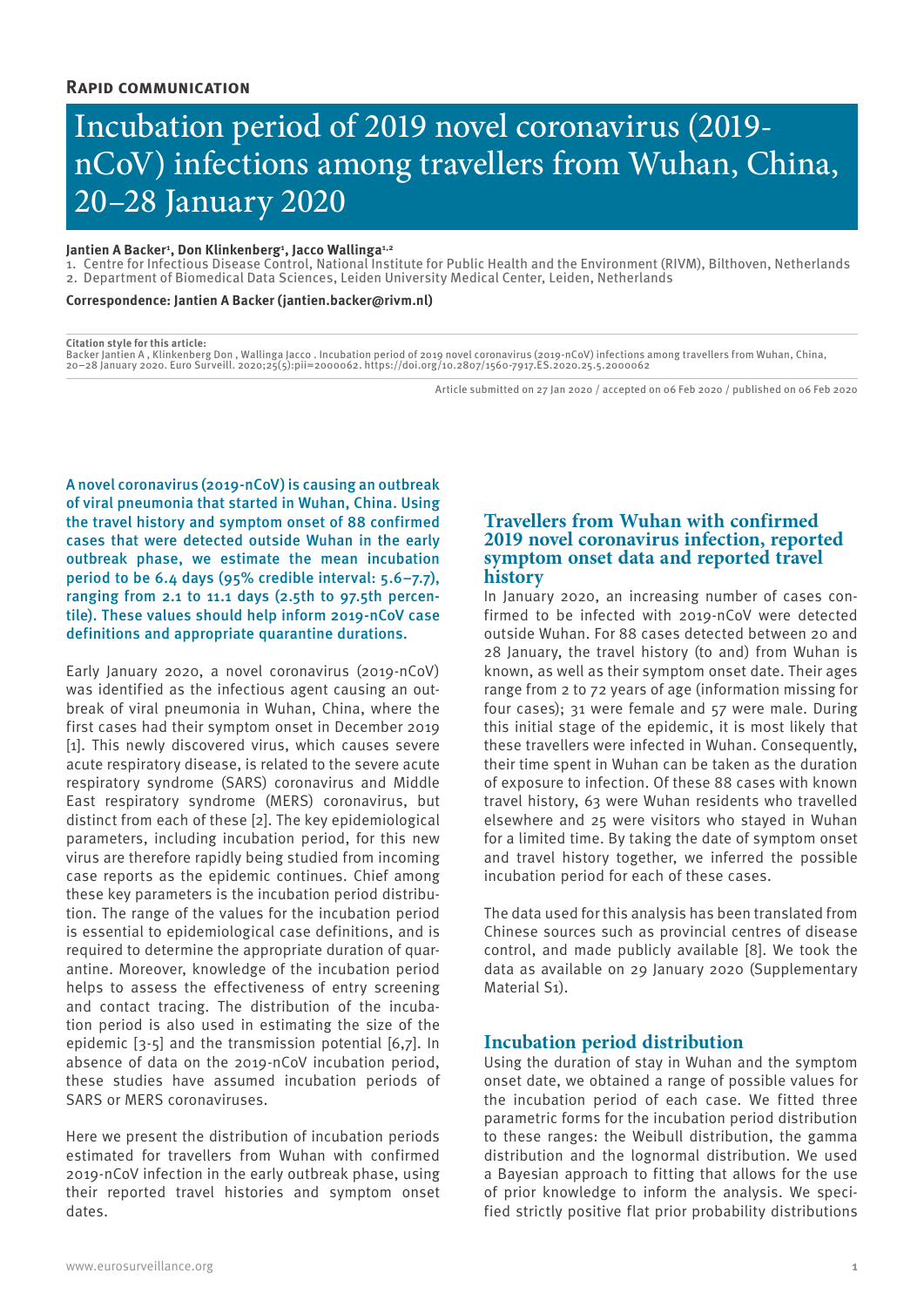## **Figure 1**

Exposure to reporting timeline for confirmed 2019 novel coronavirus (2019-nCoV) cases with travel history from Wuhan, sorted by symptom onset date, data 20–28 January 2020 (n = 88)



The analysis yields the probability of being infected (dark pink), i.e. the cumulative density function of the estimated infection moments, using the Weibull distribution.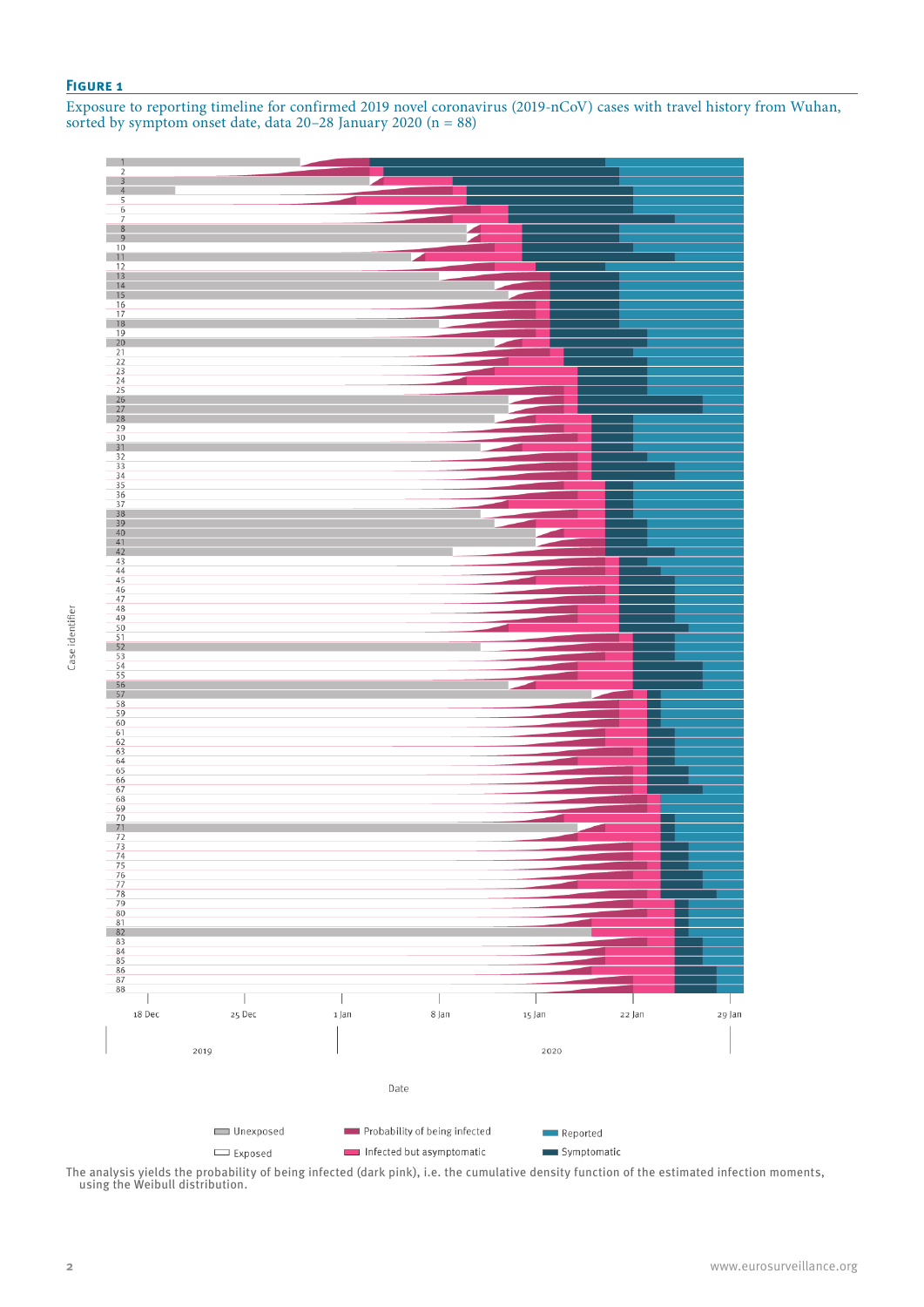#### **Figure 2**

The cumulative density function of the estimated Weibull incubation period distribution for travellers infected with the 2019 novel coronavirus (2019-nCoV) in Wuhan, China, data 20–28 January 2020



Posterior median of mean is indicated by the dark blue line and the 95% credible interval by the light blue area.

for the parameter values of the three distributions (Supplementary Material S2), which ensured our estimates are conservative. Because of the sufficient number of observations, the impact of the priors on the outcome was negligible. We used a uniform prior probability distribution over the exposure interval for the moment of infection for each case. We sampled from the posterior distribution using the rstan package [9] in R software version 3.6.0 (R Foundation, Vienna, Austria) (Supplementary Material S3).

Figure 1 shows the exposure to reporting timeline for each case, where the cases without a maximum incubation period lack an unexposed (grey) period. However, the estimated infection times for these cases are close to the end of the exposure window, informed by the cases that do have a maximum incubation period.

The Weibull distribution provided the best fit to the data (Table 1). The mean incubation period was estimated to be 6.4 days (95% credible interval (CI): 5.6– 7.7). The incubation period ranges from 2.1 to 11.1 days (2.5th to 97.5th percentile) (Table 2 and Figure 2). The results using the gamma distribution provide a slightly poorer description of the data, but a similar range: from 2.4 to 12.5 days. Although the lognormal distribution provides the poorest fit to the data, the incubation period ranging from 2.4 to 15.5 days (2.5th to 97.5th percentile) may be relevant for a conservative choice of quarantine periods.

# **Comparison of 2019 novel coronavirus, severe acute respiratory syndrome and Middle East respiratory syndrome coronaviruses' incubation periods**

A comparison to the estimated incubation period distribution for MERS (Table 3 and Figure 3) shows that the incubation period values are remarkably similar, with mean values differing at most 1 day and 95th percentiles differing at most 2 days. The estimated mean incubation periods for SARS are more variable between studies, including values shorter and longer than those presented here for 2019-nCoV. These findings imply that the findings of previous studies that have assumed incubation period distributions similar to MERS or SARS will not have to be adapted because of a shorter or longer incubation period.

## **Discussion**

We characterised the distribution of incubation periods for travellers from Wuhan infected with 2019-nCoV in Wuhan who were reported as cases between 20 and 28 January 2020. The study provides empirical evidence to back reports on a familial cluster where five family members developed symptoms 3 to 6 days after exposure [10], and fits within the range for the incubation period of 0 to 14 days assumed by the WHO and of 2 to 12 days assumed by the ECDC [11]. Our estimate of the mean incubation period is longer than the value of 5.2 days based on 10 cases  $[12]$ , and  $4.8$  days (range:  $2-11$ ) based on 16 travellers between Wuhan and Guangdong [13]. The latter study is restricted to travellers with a 3-day exposure window. Repeating our analysis with only the 25 visitors to Wuhan who had a closed exposure window, leads to a mean incubation period of 4.5 days (CI:  $3.7 - 5.6$ ) which is more in line with the studies above, but the 95th percentile drops to 8.0 days (CI: 6.3–11.8).

In our analysis, we assumed a uniform prior probability of being infected during the period of stay in Wuhan. Since the epidemic was developing during that time period, it is more likely that travellers were infected towards the end rather than the beginning of their stay. This might produce a slight bias towards longer incubation periods, so the estimated upper limit of 11.1 days could be considered conservative.

The travellers in this study represent a selective sample of the reported cases. We found travellers to be more often male and younger than the cases reported in [12]. The numbers are too small to detect systematic differences in incubation time with age or sex. Because we only have information on confirmed cases, there is likely a bias towards more severe cases in areas with early awareness and a well-functioning healthcare system. As the epidemic continues, it remains important to collect more information on the incubation periods of 2019-nCoV cases with older ages, with underlying morbidity, who are women or who have mild symptoms.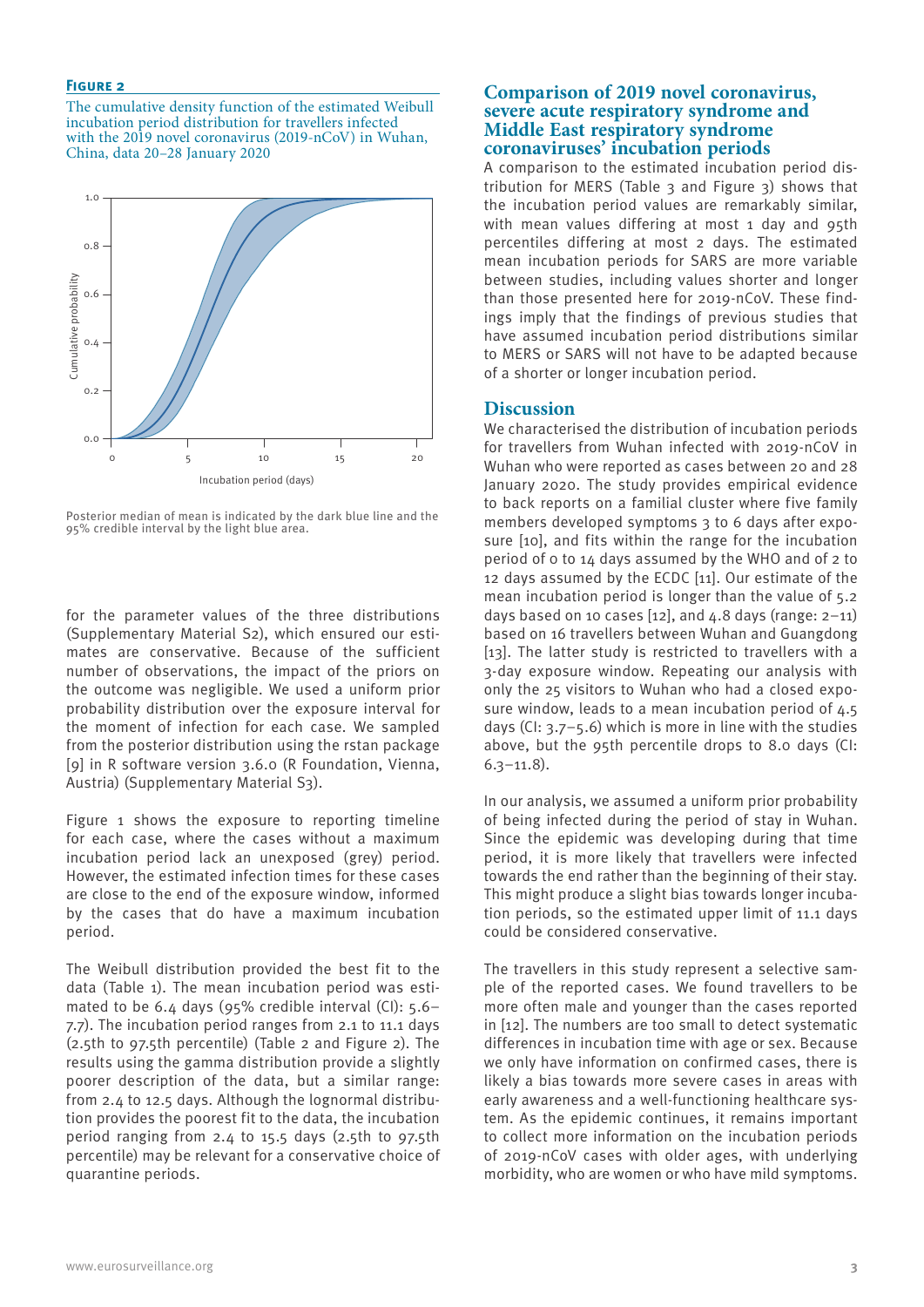# **Figure 3**

Box-and-whisker-plots of estimated incubation periods for coronaviruses from different studies



Incubation period (days)

2019-nCoV: 2019 novel coronavirus; SARS; severe acute respiratory syndrome; MERS: Middle East respiratory syndrome.

Median (black point), interquartile range (box), and maximum of 1.5 times the interquartile range (whiskers).

## **Table 1**

Estimated incubation period for travellers infected with 2019 novel coronavirus (2019-nCoV) in Wuhan, China, for different parametric forms of the incubation period distribution, data 20–28 January 2020

| <b>Distribution</b> | Mean (days)           |             | SD (days) |             | LOO ICb |  |
|---------------------|-----------------------|-------------|-----------|-------------|---------|--|
|                     | Estimate <sup>a</sup> | $95%$ CI    | Estimatea | $95%$ Cl    |         |  |
| Weibull             | 6.4                   | $5.6 - 7.7$ | 2.3       | $1.7 - 3.7$ | 486     |  |
| Gamma               | 6.5                   | $5.6 - 7.9$ | 2.6       | $1.8 - 4.2$ | 545     |  |
| Lognormal           | 6.8                   | $5.7 - 8.8$ | 3.4       | $2.1 - 6.4$ | 592     |  |

CI: credible interval; LOO IC: Leave-one-out information criterion; SD: standard deviation.

a Posterior median.

 $^{\rm b}$  LOO IC indicates the goodness-of-fit, where lower values indicate a better fit and differences larger than two are statistically relevant.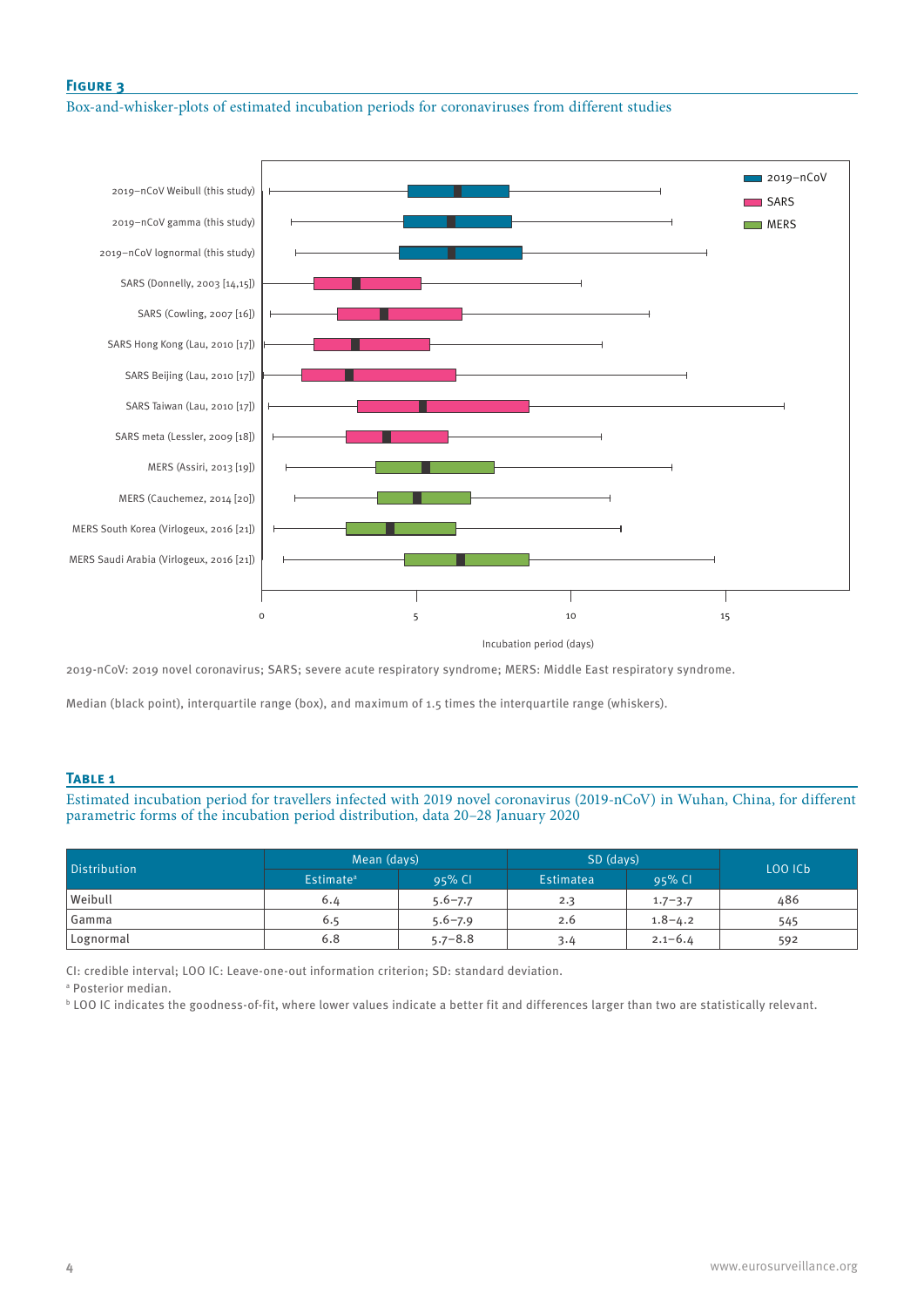## **Table 2**

Percentiles of estimated incubation period for travellers infected with 2019 novel coronavirus (2019-nCoV) in Wuhan, China, for different parametric forms of the incubation period distribution, data 20–28 January 2020

|                    | Incubation period distribution (days) |              |           |               |           |               |  |  |
|--------------------|---------------------------------------|--------------|-----------|---------------|-----------|---------------|--|--|
| <b>Percentiles</b> | Weibull                               |              | Gamma     |               | Lognormal |               |  |  |
|                    | Estimatea                             | $95%$ CI     | Estimatea | $95%$ Cl      | Estimatea | 95% CI        |  |  |
| 2.5 <sub>th</sub>  | 2.1                                   | $1.3 - 3.0$  | 2.4       | $1.5 - 3.2$   | 2.4       | $1.6 - 3.1$   |  |  |
| 5th                | 2.7                                   | $1.8 - 3.5$  | 2.9       | $2.0 - 3.6$   | 2.8       | $2.0 - 3.5$   |  |  |
| 5oth               | 6.4                                   | $5.5 - 7.5$  | 6.1       | $5.3 - 7.3$   | 6.1       | $5.2 - 7.4$   |  |  |
| 95th               | 10.3                                  | $8.6 - 14.1$ | 11.3      | $9.1 - 15.7$  | 13.3      | $9.9 - 20.5$  |  |  |
| 97.5th             | 11.1                                  | $9.1 - 15.5$ | 12.5      | $9.9 - 17.9$  | 15.5      | $11.0 - 25.2$ |  |  |
| 99th               | 11.9                                  | $9.7 - 17.2$ | 14.1      | $10.9 - 20.6$ | 18.5      | $12.6 - 32.2$ |  |  |

CI: credible interval.

a Posterior median.

#### **Table 3**

Estimated incubation periods for coronaviruses from different studies

| Study                  | <b>Virus</b>               | <b>Distribution</b> | Mean (days)      |              | 95 <sup>th</sup> percentile (days) |               |
|------------------------|----------------------------|---------------------|------------------|--------------|------------------------------------|---------------|
|                        | (location)                 |                     | Estimate         | 95% CI       | Estimate                           | 95% CI        |
| This study             | 2019-NC0V                  | Weibull             | 6.4              | $5.6 - 7.7$  | 10.3                               | $8.6 - 14.1$  |
| This study             | $2019 - nCOV$              | Gamma               | 6.5              | $5.6 - 7.9$  | 11.3                               | $9.1 - 15.7$  |
| This study             | $2019 - nCOV$              | Lognormal           | 6.8              | $5.7 - 8.8$  | 13.3                               | $9.9 - 20.5$  |
| Donnelly, 2003 [14,15] | <b>SARS</b>                | Gamma               | 3.8              | $3.0 - 4.9$  | 9.45                               | NA            |
| Cowling, 2007 [16]     | <b>SARS</b>                | Lognormal           | 5.1              | $4.6 - 5.5$  | 12.9                               | $11.7 - 14.5$ |
| Lau, 2010 $[17]$       | SARS (Hong Kong)           | Lognormal           | 4.4              | ΝA           | 12.4                               | NA.           |
| Lau, 2010 [17]         | SARS (Beijing)             | Lognormal           | 5.7              | ΝA           | 19.7                               | NA            |
| Lau, 2010 [17]         | SARS (Taiwan)              | Lognormal           | 6.9              | NA           | 17.9                               | <b>NA</b>     |
| Lessler, 2009 [18]     | <b>SARS</b>                | Lognormal           | 4.8 <sup>a</sup> | $3.6 - 4.4$  | 10.6                               | $8.9 - 12.2$  |
| Assiri, 2013 [19]      | <b>MERS</b>                | Lognormal           | 6.0 <sup>b</sup> | $1.9 - 14.7$ | 12.4                               | $7.3 - 17.5$  |
| Cauchemez, 2014 [20]   | <b>MERS</b>                | Lognormal           | 5.5              | $3.6 - 10.2$ | 10.2 <sup>c</sup>                  | NA.           |
| Virlogeux, 2016 [21]   | MERS (South Korea)         | Gamma               | 6.9              | $6.3 - 7.5$  | 12.7                               | $11.5 - 14.4$ |
| Virlogeux, 2016 [21]   | <b>MERS (Saudi Arabia)</b> | Lognormal           | 5.0              | $4.0 - 6.6$  | 11.4                               | $8.5 - 17.5$  |

CI: credible interval; NA: not available; 2019-nCoV: 2019 novel coronavirus; SARS; severe acute respiratory syndrome; SD: standard deviation; MERS: Middle East respiratory syndrome.

a Value calculated from median of 4.0 days provided in reference.

b Value calculated from median of 5.2 days provided in reference.

 $\epsilon$  Value calculated from mean and SD provided in reference.

There are various choices one can make about the parametric form of the incubation period distribution. The results with the three often-used forms we report here suggest that there is little impact on the mean and dispersion of the incubation periods. Of these three, the lognormal distribution assigns higher probabilities to longer incubation periods. Although we found that this distribution provided a poorer description of the data than the Weibull and the gamma distributions, it is prudent not to dismiss the possibility of incubation periods up to 14 days at this stage of the epidemic.

## **Acknowledgements**

We are immensely indebted to the work of Dr Kaiyuan Sun, Ms Jenny Chen, Dr Cécile Viboud and the staff of MOBS Lab led by Prof Alessandro Vespignani as this group traced and translated the information and generously made it available to the wider community.

Funding statement: The study was financed by the Netherlands Ministry of Health, Welfare and Sport.

## **Conflict of interest**

None declared.

## **Authors' contributions**

JB conceived the study, analysed the data and wrote the first draft. DK contributed to the analysis, JW wrote the discussion. All authors interpreted the results and co-wrote the manuscript.